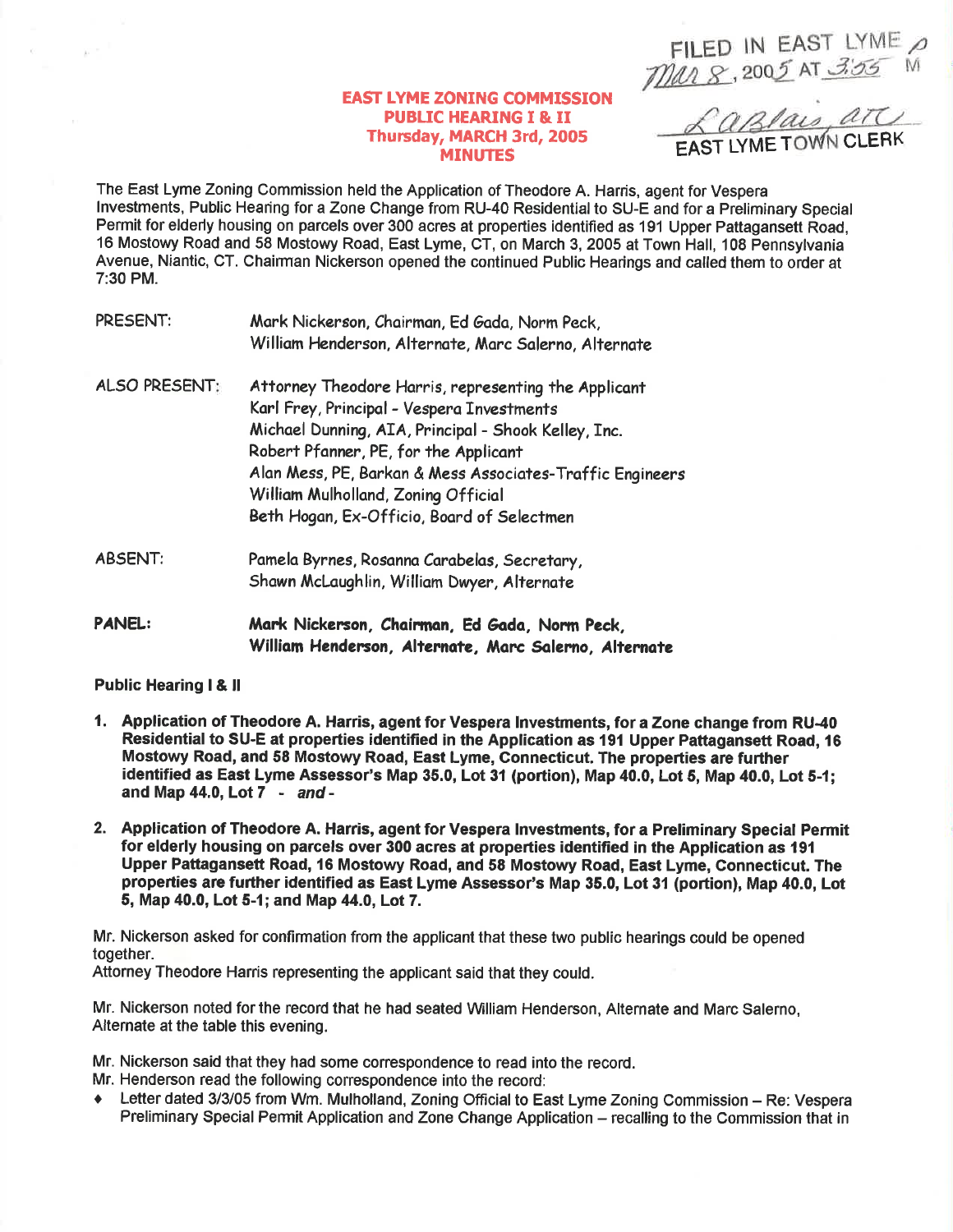October 2004, the applicant sought a text amendment to the Zoning Regulations allowing for senior housing on parcels of 300 acres or more which was adopted, (Section 12A.4.1) and that the applicant is now applying under these regulations for a Preliminary Special Permit. A Final Special Permit application is required, ln addition the applicant is requesting a zone change from RU-40 to SU-E.

## Mr. Nickerson read the following correspondence into the record:

Letter dated 11/18/04 from Theodore A. Harris, Attorney to Wm. Mulholland, ZEO - Re: request letter for a zone change from RU-40 to SU-E and a Preliminary Special Permit for property located off Upper Pattagansett Road and off Mostowy Road contiguous to property in an already existing SU-E zone. The letter identified the specific properties requested to be changed.

Mr. Henderson read the following correspondence into the record:<br>
• Letter dated 2/7/05 Mark Nickerson, EL Zoning Commission Chairman from Greg Ellis, Secretary, EL Planning Commission - Re: 8-3a Referral - Application of Theodore Harris for a Zone Change  $-$  191 Upper Pattagansett Road and 16 Mostowy Road - finding the application CONSISTENT with the Plan of Conservation and Development goals to maintain the predominantly residential character of the Town and to allow alternative types of multi-family housing such as Planned Unit Developments.

Mr. Nickerson read the following correspondence into the record:<br>• Letter dated 2/15/05 to Mark Nickerson, EL Zoning Commission from Michael Giannattasio, PE Public Works Director - Re: Referral/Zone Change RU-40 to SU-E on Properties 16 and 58 Mostowy Road and 191 Upper Pattagansett Road - indicating that the Commission determined that the zone change in question has water available to the 16 Mostowy Road property however, the properties are outside of the Town sewer shed and therefore sewers are unavailable. lt was also noted that they woutd look to the applicant to contribute toward the development of new additional water sources.

Mr. Nickerson noted for the record that the legal ad ran in the New London Day on 3/3/05 and 3/14/05. Mr. Nickerson called for the applicant or their representative to present these applications.

Attorney Theodore Harris place of business, 351 Main Street, Niantic representing the applicant said that there are two applications before them tonight. The zone change will enlarge the existing SU zone by approximately <sup>1</sup>15 acres. While they did not need to have this whole area zoned SU-E because the actual construction will be in a relatively small part of that area, they felt it better to have it be consistent with the property boundary. They also had to submit a sign 15 days in advance of the public hearing on the property and he submitted a picture of the posted sign, which was entered into the record as Exhibit 1. He also submitted certificates of mailing to the contiguous property owners, (within 500') which was entered into the record as Exhibit 2. ln addition, he said that he would like to submit a 'full sheets' copy of the record plan. This was entered into the record as Exhibit 3. Lastly, he submitted as record copy of a PowerPoint presentation that they would see this evening. This was entered into the record as Exhibit 4.

Attorney Harris synopsized that several months ago they requested a text amendment change to allow SU-E on parcels of over 300 acres in size. This would allow for a unique type of village. They are back tonight before them for a preliminary special permit for a village concept. The preliminary permit is not a final permit, this allows them to do engineering and other in-depth site work and come back before them with a formal application. This is more formal and more steps than would be normal. He noted that the road system will be concentrated in a small area of the site and that the traffic engineer will explain that Mostowy Road will be increased to 24' in width in certain areas. This does connect in the rear to the Nottingham Hills subdivision. They will link up so that the both of them will have emergency access to their site(s). This shows that the whole area is being developed as part of a cohesive plan. The utilities that have been touched upon indicate that there are no Town sewers available to the site. They have met with the DEP regarding design of a community septic system on site. This system is more 'user friendly' in that it is designed to deposit nearly clean water back into the site. Water will also be developed on-site and there is the potential that there will be extra water available to augment the capacity of the Town system. Regarding the Zone Change itself, the Planning Commission unanimously voted that it was consistent with the intent of the Plan of Conservation & Development as it allows for large open space areas and cluster style housing. There will be approximately 240 acres of open space and the development will sit on approximately 61 acres. He then introduced Karl Frey, Principal of Vespera lnvestments.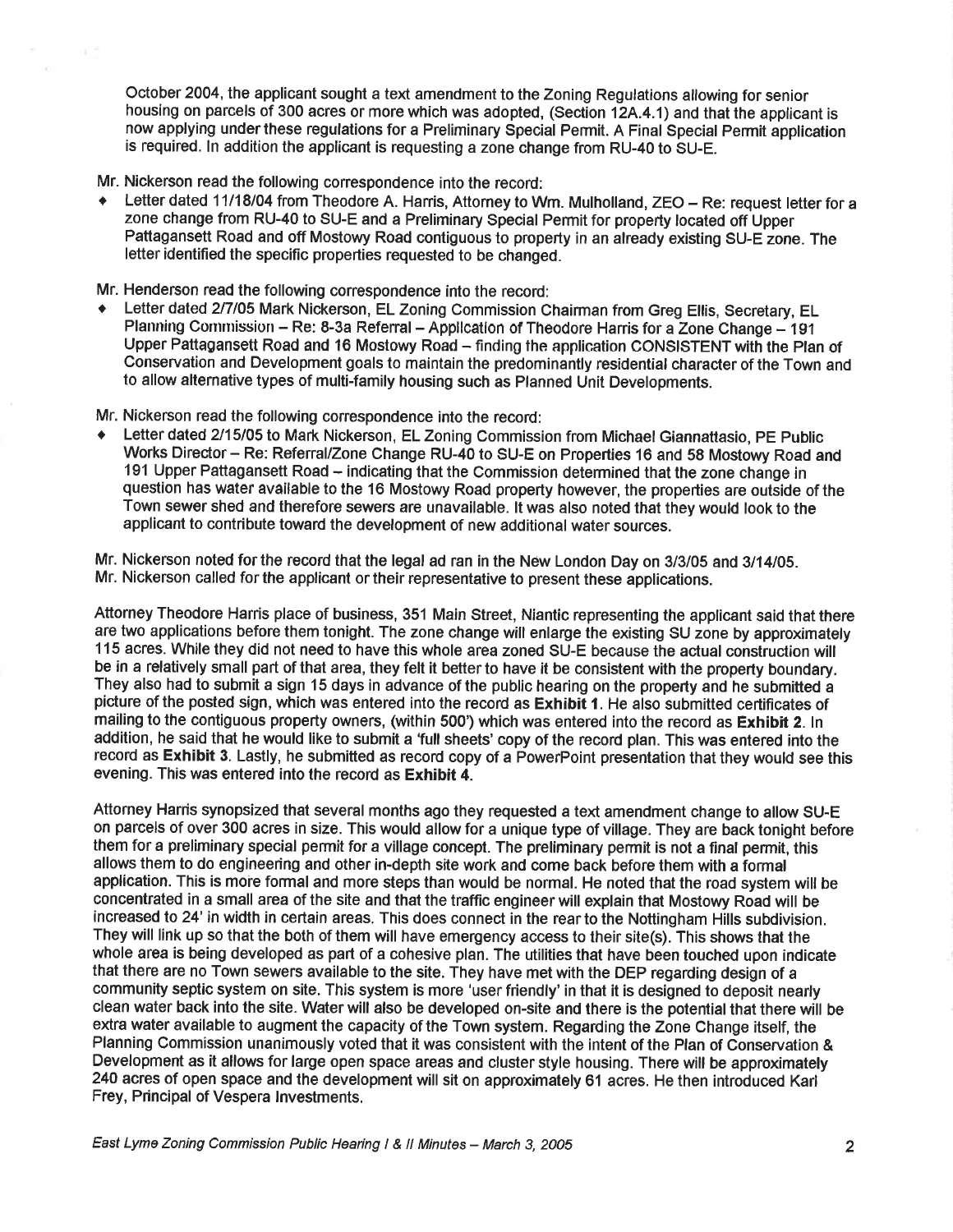Karl Frey, Principal of Vespera lnvestments said that he had two updates to give them since the last time that they appeared before the Commission. He said that they were on parallel paths with a project similar to this in New Milford, CT and he was happy to report that 508 units was unanimously approved by the Zoning Commission there. Also, they have another similar project underway in Rhode lsland and they received in January from the National Association of Homebuilders the top award, the platinum award in the 150-300 unit range. They did not submit it, they were submitted for it by a marketing firm. He introduced the many members of the team for this project and said that they have done a lot more work on this project since last Oc{ober and that they are very confident in the project and would be happy to answer any questions that they might have. He then introduced Michael Dunning, of Shook Kelley to give a PowerPoint presentation of the project.

Michael Dunning, Architect, Shook Kelley of Charlotte and Los Angeles, place of business - 2151 Hawkins Street, Charlotte, NC said that the Shook Kelley philosophy is 'that which is built should be of equal to or greater value than that which it replaced.' To that end, life beside a pond can be quite nice and this project is one of minimal impact on the land. It is comprised of 301.56 acres of land and the vast majority of this will remain as original open space. The intent in planning here is to codify the following principles:<br>• Sculpt the Land - to celebrate nature as it exists and as to what it can become - this involves maintaining

- natural areas and planting others such as orchards, vineyards and perhaps land that is actively farmed by the local community such as in vegetable gardens.
- $\bullet$  Embrace the Natural Beauty and Romance of the land  $-$  old stone walls, trees and unique land forms will direct the placement of roads, buildings and formal open spaces so that the 'new'will look at home within the 'old'. The intent is to add to the inventory of stone walls that currently exist on the property.
- Craft a Community in keeping with time-honored New England patterns of settlement by preserving vlews, creatlng houses and roads that work within the topography of the land such as a covered bridge created to serye as a wetland crossing.
- Design Buildings that look as if they belong in a New England landscape duplexes, town homes and others that take on the look of a quaint village. Pattern books help with this in determination of a design that will be followed by the builders.

He noted that if density is dealt with properly that it then benefits everyone.

The product of the Darrow Pond community would have 600 mixed housing units comprised of 185 single family homes, 225 condominium flats and 120 townhouse units. These will range in price points from the mid \$200,000 level to the \$600,000 level. There will also be approximately 70 special and unique locations within the project. Collectively with the vineyards and garden areas there will be 241 acres of open space that is closer to 80% open space, which goes above and beyond the 50% requirement. They have held the development back from the waterfront to preserve the site and the view. They have also surveyed the surviving trees on the site and plan on keeping a vast majority of them. The village green has been designed within a one-quarter mile radius (1300 ft. or a five-minute walk) as through studies they have found that this is the distance that people willwalk before they get in their car. They have also identified the views on the property that they want to preserve and work with as well as the stone walls that they will repair and add to. He lastly showed renderings - the anticipated views from key areas of the property. He summed up that the design is for people and pedestrians however the streets will accommodate emergency vehicles. The development is compact and preserves open space with the buildings nestled into the land. He noted that all of the buildings on site are below the heights outlined in the Zoning regulations. lt is a development that is sustainable and renewable and that has a life beyond its' singular use. He said that he would be happy to answer any questions that they had.

Mr. Nickerson asked where the parking areas would be.

Mr. Dunning said that most of it is below the buildings and a lot is in the form of garages in the back that add to the streetscape rather than detract from it. They would be alley loaded quaint structures that add to the site line. They also would not have big open parking lots. They will try to make them more organic as they do not favor'cars' over the feel of a 'community'.

Mr. Frey added that they also do not allow overnight street parking.

Mr. Gada noted that in the very last slide of the lnn on the Waterthat apartments had been mentioned. He asked if there would be apartments available.

Mr. Frey and Mr. Dunning said no, they would be condominium flats that had individual owners.

Attomey Haris then introduced Alan Mess of Barkan & Mess Associates to touch upon the traffic report.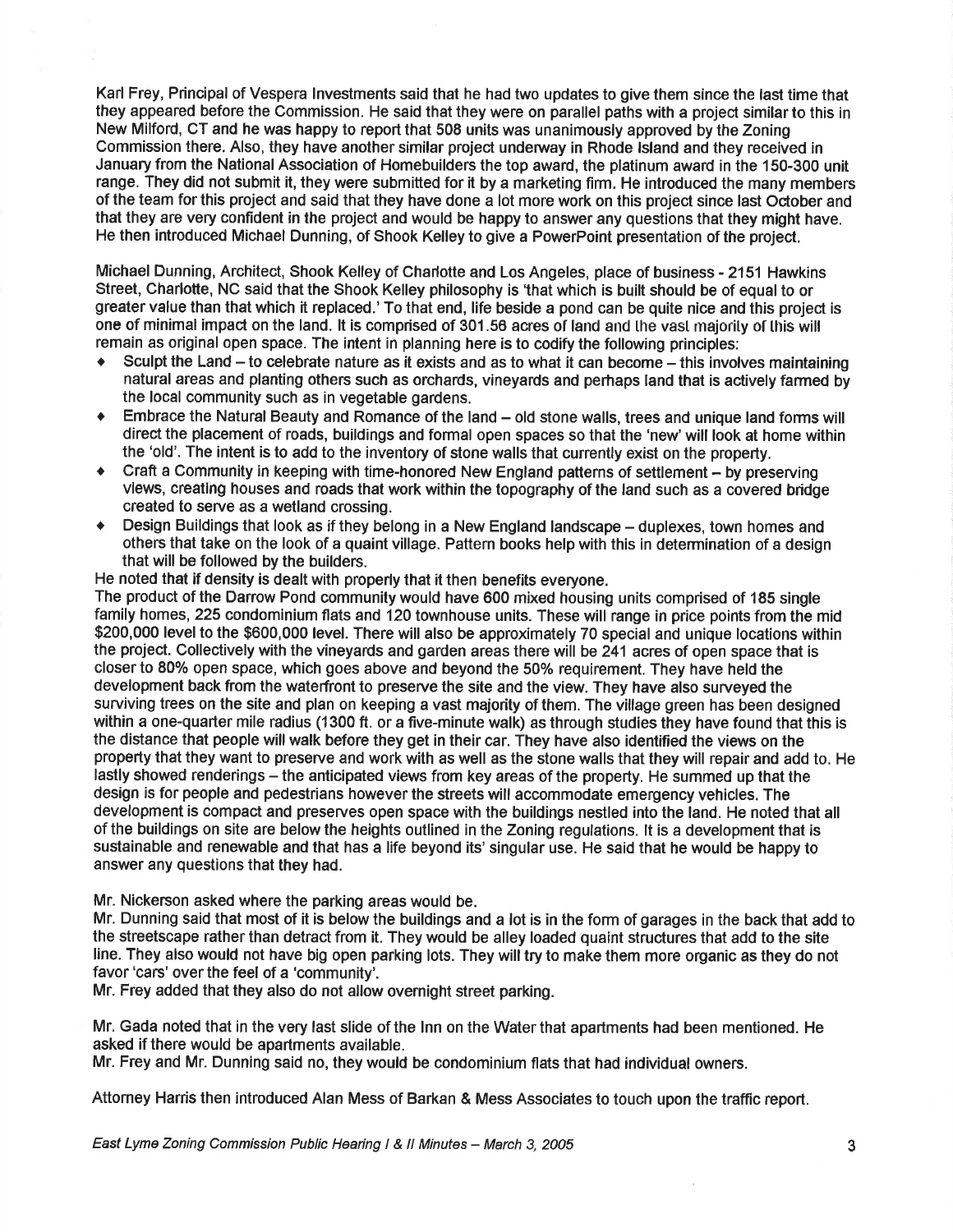Alan Mess, PE of Barkan & Mess of Branford, CT said that they have been in the business of doing trafficengineering studies for various companles for 25 years. Attorney Harris passed out copies of the traffic report to the Commission members. This was entered in to the record as Exhibit 5.

Mr. Mess said that this project is typical of the type of studies that they become involved with. lt is designed to encourage lesser amounts of off-site traffic. They collected data on existing roadways and intesections in order to estimate the amount of traffic that might be generated with the addition of this project. They look at these figures in comparison to the base volumes. They took traffic counts for this study at the intersection of Rte. 161 and also at Upper Pattagansett. They obtained State of CT data on traffic in the area since 1990 and found that where there was a decline that since 1990 it has increased by a half of a percent per year. They are also aware of some other approved projects in the area and based their study on all of these factors. They came up with about 300-400 vehicle trips during the peakAM hour and proposed that Mostowy Road be widened to 24' and that one side have a snow shelf at the Rte. 161 intersection. North of the dam the other developments are going to widen that road area to 22'wilh flatter areas on the sides which will help. The other side of the dam does not lend itself to widening due to the ownership of the land on that slde. They propose that signs be placed on both sides stating narrowing road ahead even though it may only be two feet. This would provide a caution. Once improved they suggest that the centerline strip should be a double line. They also suggest that some access be provided out towards Upper Pattagansett for emergency vehicle access that is always advisable for any development. The State criteria is 100,000-sq. ft. or more and if it abuts a State highway. This does not abut a State highway and therefore the State will decide if an application is necessary based upon the data they provide.

Mr. Mulholland asked if they had submitted to the State Traffic Commission (STC) yet. Mr. Mess said no as they generally do not want to be involved at this stage of the project.

Mr. Henderson asked if the added shoulder would allow for a car to pull off. Mr. Mess said that it would not. lt is primarily for joggers and a snow shelf of sorts.

Mr. Salemo asked if he anticipated any back ups of cars leaving the site waiting to turn left out of Mostowy Road onto West Society.

Mr. Mess said no. He added that typically a one lane out that is flared takes care of that type of situation.

Mr. Henderson asked about an accident study and if one was done for Rte. 161 or Mostowy Road. Mr. Mess said that the data that they found was for a three-year period. There was one accident between Greentree and Mostowy Road and five on Rte. 161. While no one wants any accidents, these figures over a three-year period are not excessive and would be considered consistent with the norm.

Mr. Nickerson asked what the sizes of the subdivisions in the area are.

Attorney Harris said for the record that there is Darrow Ridge that has 12 lots plus another 12 approved lots in that area. He added that the previous SU-E would not be built, as this would supercede it. Mr. Nickerson asked if a light could be put there.

Mr. Mess said that the STC would obviously review that although he felt that there is probably not enough volume to warrant them putting a light there.

Mr. Nickerson asked who would be responsible forthe 'Road Narrows'signs.

Mr. Mess said that they would go through the Town Engineering and Public Works Department for those.

Mr. Mulholland asked about any increased traffic on the weekends.

Mr. Mess said that the Saturday mid-day summer would be somewhat similar to the afternoon peak numbers.

Mr. Mulholland asked if the road to Upper Pattagansett would reduce traffic.

Mr. Mess said that it would not short-circuit the traffic.

Mr. Salemo asked if they have written permission to go through that area and subdivision. Attorney Harris said yes, they have legal access in place for both to use and that it is not limited to emergency vehicles. He added that they do not anticipate a lot of through traffic as there are several turns and people would be discouraged from cutting through on a routine basis. They currently do not have any intention of putting a gate there.

Mr. Salemo asked if this is approved if both of these roads would have to be done together

East Lyme Zoning Commission Public Hearing I & ll Minutes - March 3, <sup>2005</sup> 4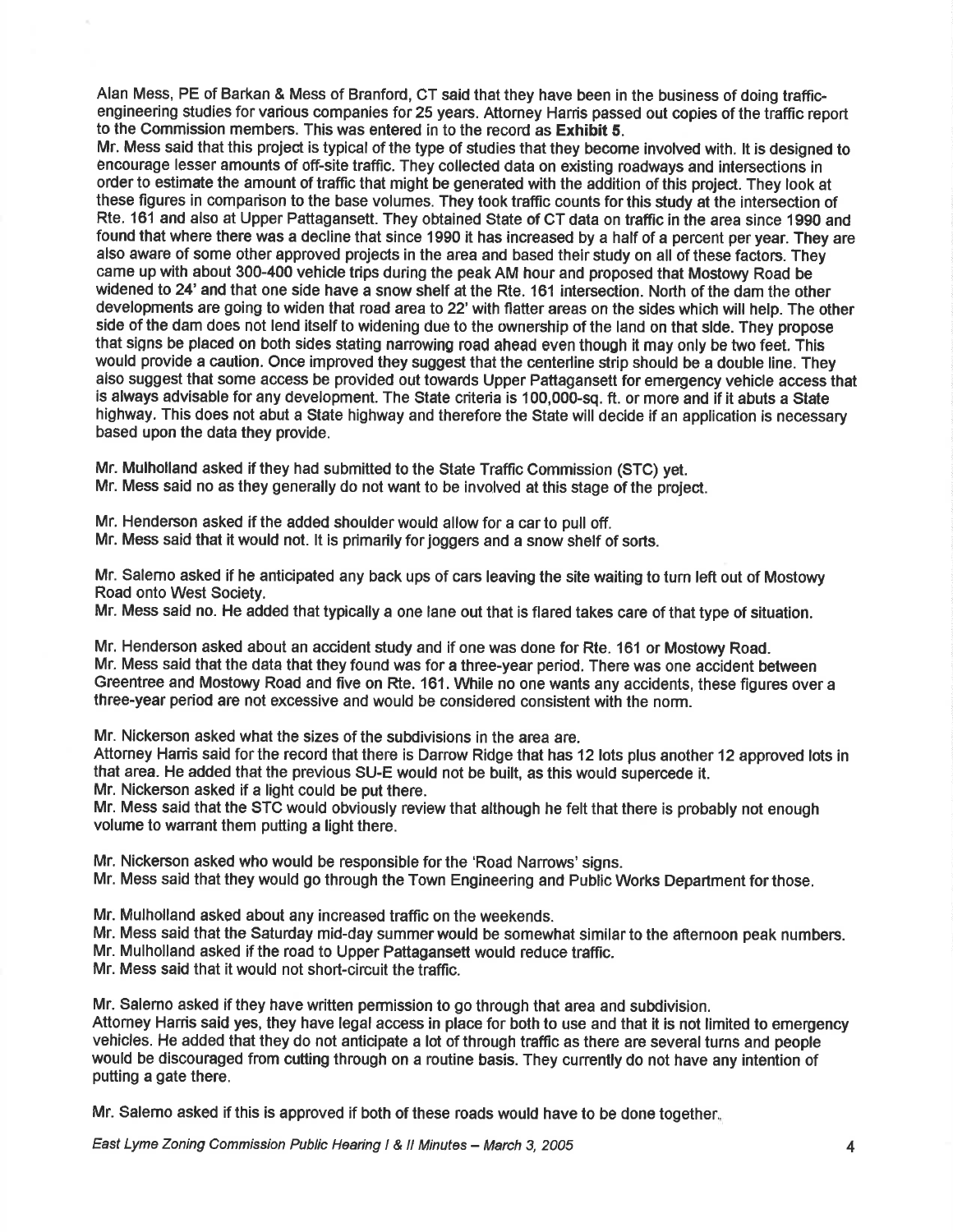Attorney Harris said that would be in the final approval phase and not at this time. He added that the intent is to have altemative emergency access for both them and the subdivision. Mr. Frey noted that the Shook Kelley designs speak to fire truck and other access.

Attomey Harris summed up that they have been dealing with this parcel for quite a few years and have seen it through many concepts overthat time. By far, he thinks that this is the best as it goes back to our rural heritage. They have 301 acres of land and of that 214 acres plus the pond will be open space. Most of the area will be left in its natural state and environmentally friendly. For utilities they will utilizo a state of the art community system that will go back into the land. With respect to water, they will not be a burden on the Town water supply and anticipate augmenting the Town supply. Under the regulations they are allowed to construct 2.5 units per acre and they are not even constructing 2 per acre. He asked that they approve this special permit as it meets the requirements of the permit and so that they can move forward. This would allow them to adapt this parcel to this village concept. This also requires a zone change which is consistent with many sections of the Plan of Development and whlch the Plannlng Commlsslon has also found to be conslstent.

Mr. Henderson said that this was formerly known as the JC Penney property. He asked what it was used for Attorney Harris said that to his knowledge it was not largely used except as a testing facility.

Mr. Henderson asked if testing was done on the soil and pond quality. Attorney Harris said yes, that has been done and no environmental issues were found. It is part of the next phase of the permit process and they are testing for septic and water now.

Mr. Henderson asked if any of these units would qualify as affordable.

Mr. Frey said that in the traditional neighborhood design that they could have a townhouse in the low \$200,000 range across from a \$600,000 one. While this price point might well be affordable, the answer is no with respect to meeting the State affordable housing requirements on the for sale end.

Mr. Henderson asked if the septic by product would be able to go back into the ground. Attorney Harris and Mr. Frey said that the treated effluent will be such that the quality of the water coming out of the plant is drinkable. The plant will be 2000-sq. ft. in area and the leaching field will have a 21-day travel time.

Mr. Peck asked that they describe the community and recreation buildings and the spaces that are planned for these buildings.

Mr. Frey said that there is 20,000-22,000-sq. ft. of community based buildings. These can include a meeting room, potting shed, library/meeting room, fitness center, etc. All would be inside and placed around the village green. They also can occupy the bottoms of housing units.

Mr. Peck asked if in Mr. Frey's past experience he has found that it is economically successful to these businesses to do this.

Mr. Frey said that typically there is no profit inherent in the rent structure of these buildings. Mr. Dunning added that also typically they would find that people who live there, many times volunteer to staff these facilities.

Mr. Nickerson said that they are proposing 600 units to start and asked if they would be looking for 800 units at a later date.

Mr. Frey replied that he wanted to make it very clearthat they would not be constructing in excess of 600 units and that it may even be less than 600 units. He added that they have been to the DEP twice already and have found them to be helpful and receptive to this system. lf all goes well, they perceive groundbreaking in the spring of 2006 and the sale of their first unit in the spring ot 2007 . lt is a very tight schedule and it would be about four to five months at most before they come back before them with the next plan phase.

Mr. Nickerson called for anyone from the public who wished to speak in favor of this application  $-$ 

Howard Tisler, 152 Old Black Point Road, Niantic said that he has a question for the Commission regarding the situation that they have in this Town with respoct to the lower income sector of our community and housing. He said that he would like to think that subdivisions of a certain size should have some of their